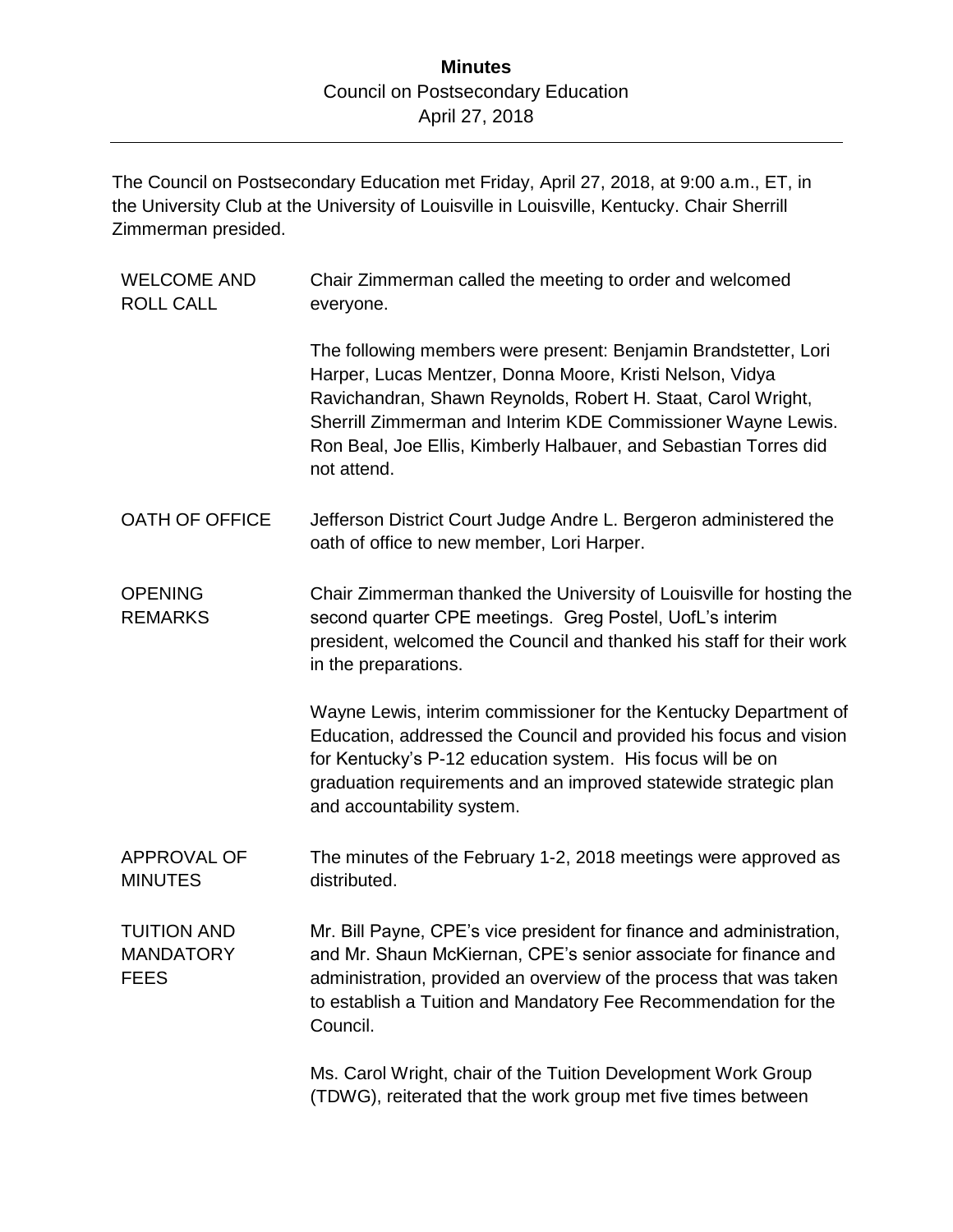December 2017 and April 2018 for the purpose of developing a recommendation to bring before the full Council; however, TDWG members could not reach consensus. Specifically, some members were in favor of setting a one-year ceiling for academic year 2018-19 and others supported setting ceilings for the next two academic years. Some ideas were discussed regarding the magnitude of tuition increases, but again no consensus was reached.

State Budget Director, John Chilton, provided written remarks sent on behalf of Governor Matthew Bevin, and President King read those remarks aloud. CPE student member Sebastian Torres was unable to attend the meeting, but sent written remarks on his views. President King also read that letter aloud.

Due to the various concerns brought up by all parties, Chair Zimmerman called for the Council to provide separate motions for each of the tuition and mandatory fee components.

#### One-Year versus Two-Year

MOTION: Dr. Staat moved that the Council approve tuition and mandatory fee ceilings for both 2018-19 and 2019-20 academic years. Ms. Moore seconded the motion.

Chair Zimmerman opened the floor to comments. The Council discussed the advantages and disadvantages of the one-year versus two-year cycle.

VOTE: In a roll-call vote, the motion passed 8-2. Mr. Brandstetter and Ms. Wright voted nay.

### Tuition Parameters

MOTION: Dr. Staat moved that the Council approve the staff recommended proposed parameter increases for resident undergraduate tuition and mandatory fee ceilings for the academic years 2018-19 and 2019-20 as follows:

 For the research institutions, a 7 percent increase over two years, with a maximum increase of 5 percent in one year.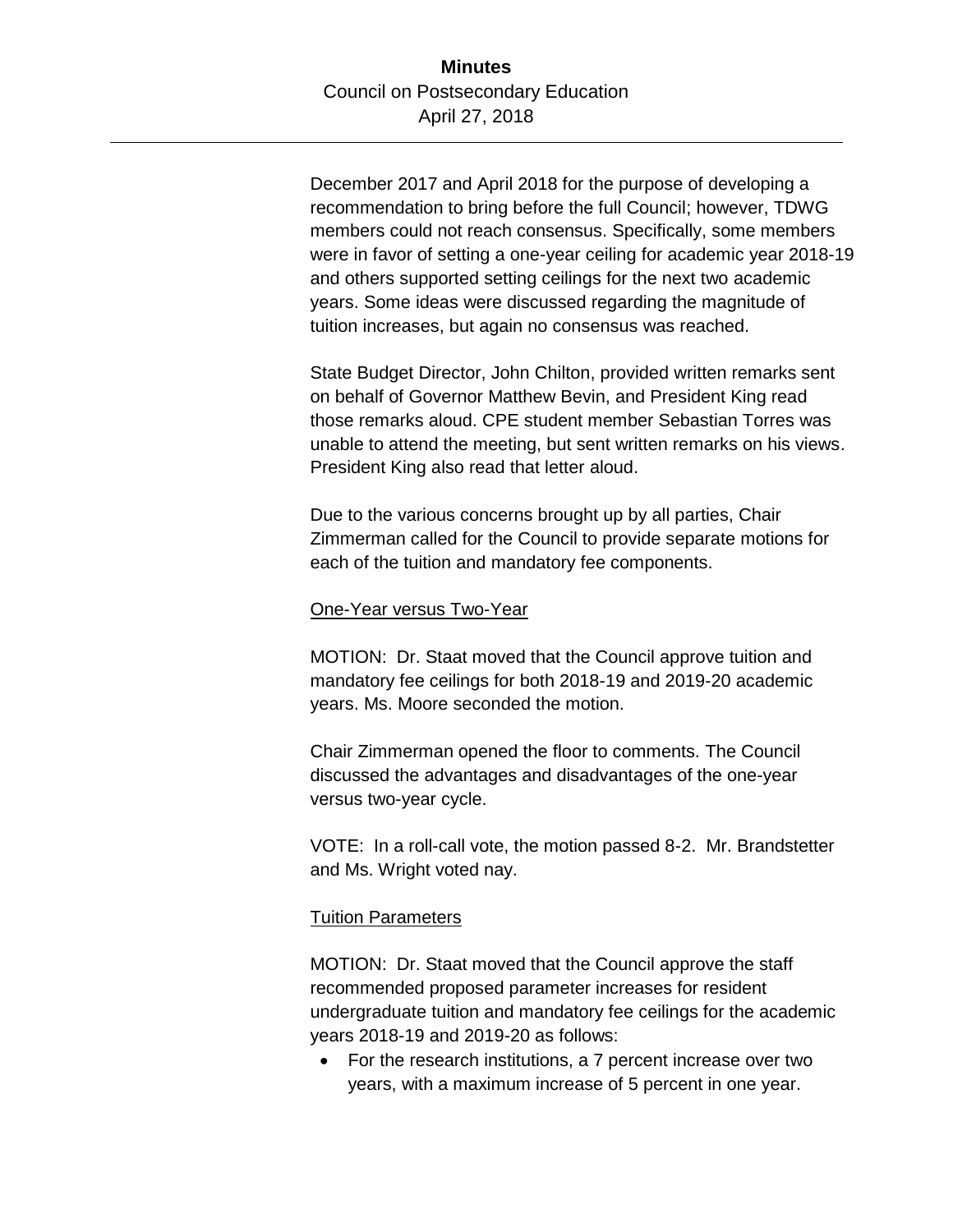- For the comprehensive institutions, a 9 percent increase over two years, with a maximum increase of 5 percent in one year.
- For the two-year institutions (KCTCS), a \$13.00 per credit hour increase (8.1 percent) over two years, with a maximum increase of \$8.00 per credit hour (5 percent) in one year.

Ms. Moore seconded the motion.

Chair Zimmerman opened the floor to comments. Council members discussed alternative options including lower annual increases that line up more favorably with inflation. Members also discussed the importance of balancing cost to students versus overall value, and the need to keep essential services (i.e. advising, mental health services, etc.) in place.

Dr. Staat withdrew his motion.

MOTION: Mr. Mentzer moved that the Council approve parameter increases for resident undergraduate tuition and mandatory fee ceilings for the academic years 2018-19 and 2019-20 as follows:

- For the research and comprehensive institutions, a 6 percent increase over two years, with a maximum increase of 4 percent in one year.
- For the two-year institutions (KCTCS), a \$12.00 per credit hour increase (7.5 percent) over two years, with a maximum increase of \$8.00 per credit hour (5 percent) in one year.

Ms. Ravichandran seconded the motion.

With the motion, the Council will retain the ability to revisit the academic year 2019-20 ceilings should there be a change in General Fund appropriations, changes in the pension contribution rates, or other circumstances that significantly impact campus budgets. Additionally, institutions may request an exemption from any ceilings in the 2019-20 academic year due to significant changes in financial circumstances caused by enactment of the General Assembly, an Executive Order issued by the Governor, or directive issued by a duly authorized state agency.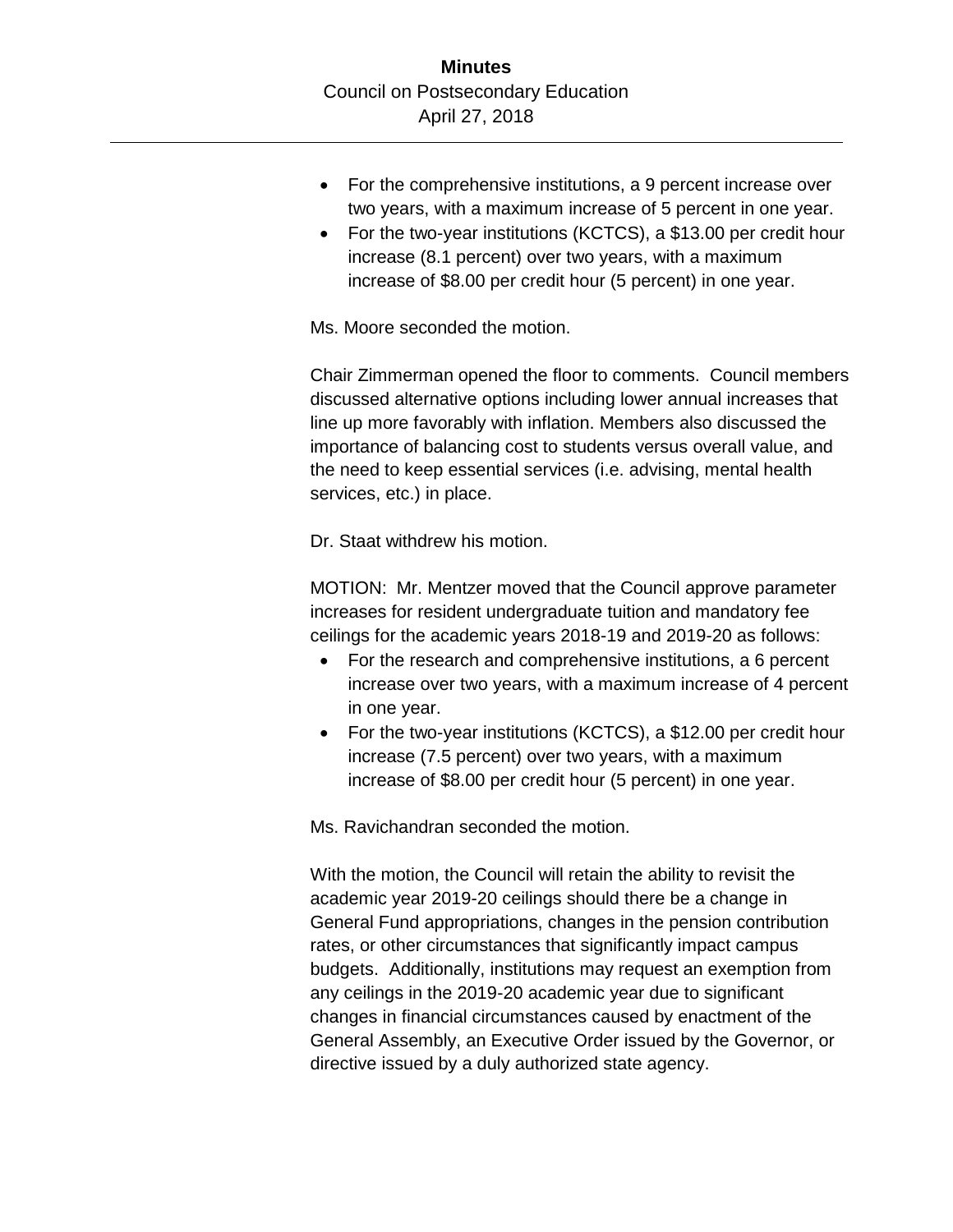VOTE: In a roll-call vote, the motion passed 8-2. Mr. Brandstetter and Ms. Wright voted nay. Study on Tuition

MOTION: Mr. Brandstetter moved that Council staff conduct a comprehensive study of CPE's tuition and mandatory fees setting process with a completion and presentation date at the November Council meeting. Ms. Wright seconded the motion.

Chair Zimmerman opened the floor for comments. Dr. Staat stated the time table was too ambitious due to potential scheduling conflicts and he would like to see additional tuition measures and processes studied simultaneously. President King mentioned several models available for review, and stated a proper study with all necessary parties may take 12-18 months to complete.

AMENDED MOTION: Mr. Brandstetter amended his motion for the Council to conduct a study on the following four components:

- 1. Ability to streamline the current tuition timeline.
- 2. Impact of uniform tuition rates at all four-year institutions.
- 3. Impact of a four-year tuition lock for incoming freshmen.
- 4. Implementation of an adult-learner/competency-based learning system for adults.

Ms. Wright seconded the amended motion.

VOTE: In a roll call vote, the motion passed unanimously.

2018 STRONGER BY DEGREES PROGRESS REPORT

In 2016, the Council adopted the statewide strategic agenda, "Stronger by Degrees: A Plan to Create a More Educated and Prosperous Kentucky." The agenda included a set of key performance metrics, with 2020-21 targets for the state and institutions.

The 2018 Progress Report offers a detailed look at statewide and institutional performance on these metrics, and includes baseline year data for most of the metrics as well as at least two years of trend data. It also includes 2016-17 data for all but a few metrics, which is the most recent year available.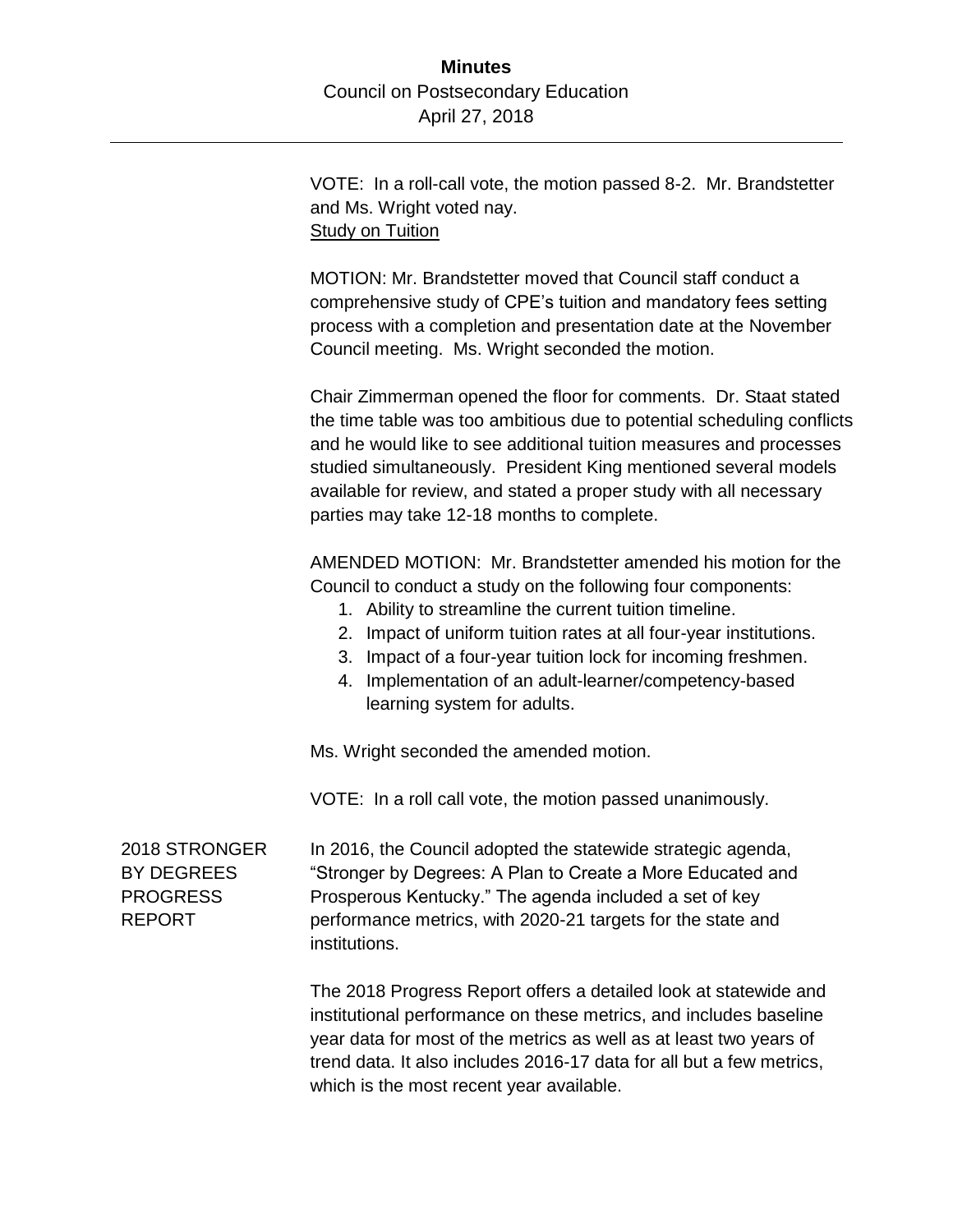Ms. Lee Nimocks, CPE's vice president for policy, planning and external relations, and Dr. David Mahan, executive director for data, research and analysis, stated that based on the report, Kentucky is on track to reach its 60x30 educational attainment goal. Additional highlights they mentioned included the following:

- In 2016-17, undergraduate degree and credential production increased 7.4 percent over the prior year.
- Graduation and retention rates continue to increase, but at a slower rate.
- Kentucky Adult Education Skills U awarded 3,299 high school equivalency diplomas in 2016-17, a 7 percent increase over the prior year.
- Kentucky public institutions remain competitive with SREB states on average net price (out-of-pocket costs). Average net price at Kentucky comprehensive universities has remained essentially unchanged since 2012-13.
- State funding per full-time student fell to \$5,848 in 2016-17 and has declined 35 percent since 2007-08, the start of the recession.
- Currently, about 1.2 million working-age Kentuckians do not have a college degree. Enrolling more of these students will be challenging, as the percentage of adult students has fallen from 4 percent in fall 2013 to 3 percent in fall 2016.

MOTION: Ms. Nelson moved that the Council adopt the 2018 Stronger by Degrees Progress Report. Dr. Staat seconded the motion.

VOTE: The motion passed unanimously.

## NEW ACADEMIC PROGRAMS

Dr. Aaron Thompson, CPE's executive vice president and chief academic officer, presented for approval four new academic programs from the University of Louisville.

- 1. Bachelor of Science in Neuroscience (CIP 26.1501)
- 2. Master of Science in Business Analytics (CIP 52.1399)
- 3. Master of Science in Health Data Analytics (CIP 51.2299)
- 4. Master of Health Administration (CIP 51.2211)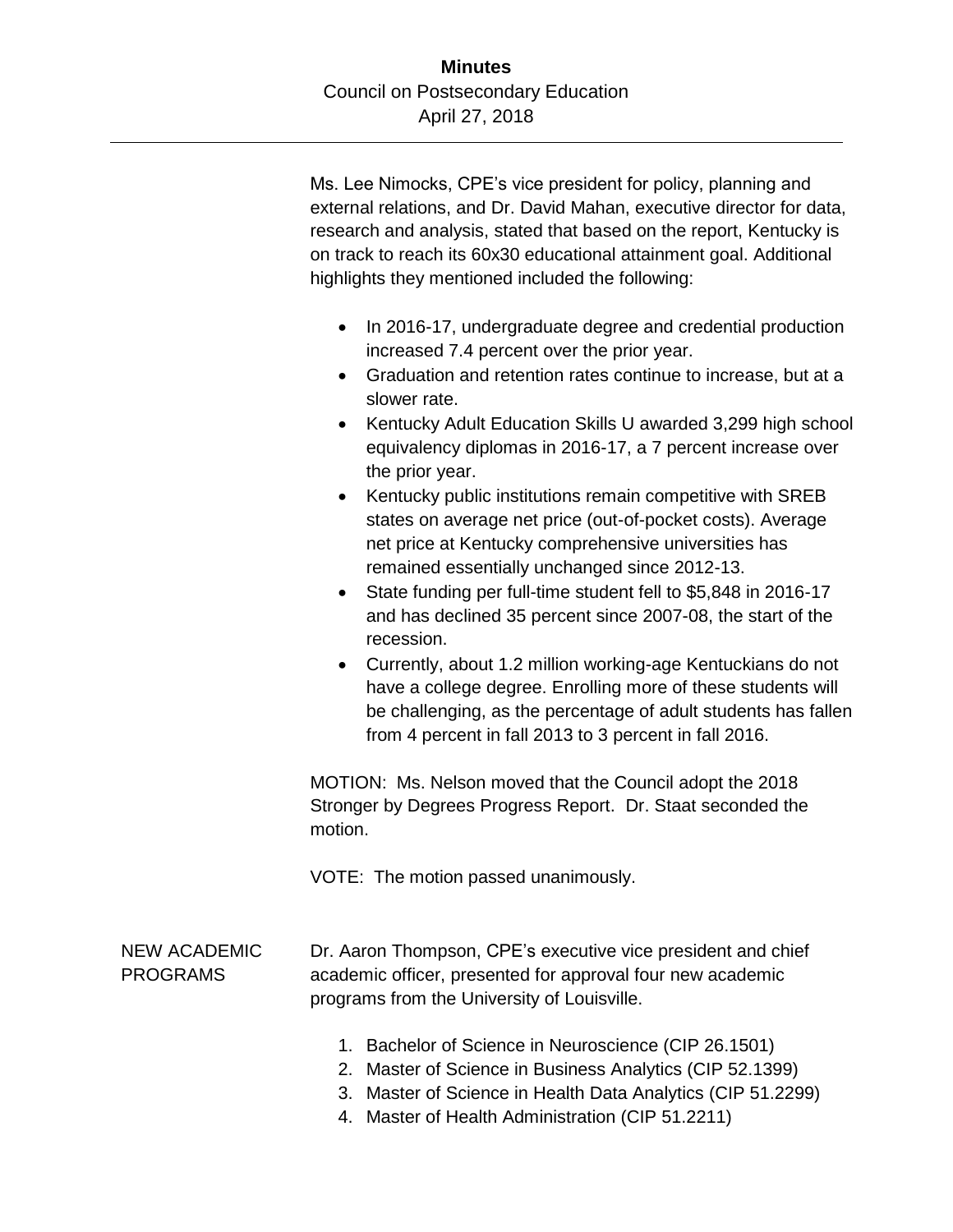MOTION: Ms. Nelson moved that the Council approve new academic programs as presented. Mr. Brandstetter seconded the motion.

VOTE: The motion passed unanimously.

13 KAR 2:020. GUIDELINES FOR ADMISSION TO STATE-**SUPPORTED** POSTSECONDARY **INSTITUTIONS** 

Dr. Thompson and Mr. Travis Powell, CPE's general counsel, presented the staff proposed amendments to Kentucky's regulation 13 KAR 2:020, which sets guidelines for admission and course placement at public postsecondary institutions.

KRS 164.020(8) requires that the Council on Postsecondary Education set minimum admission standards for students who wish to enroll at public postsecondary education institutions. 13 KAR 2:020 fulfills this obligation and advises prospective students, local school districts, and public postsecondary institutions on the minimum requirements for admission and course placement to facilitate transition into postsecondary education.

The proposed amendment simplifies the current structure for minimum admission criteria and related course placement by focusing on core state-level policy objectives. It requires that traditional high school graduates admitted to a public university have a high school GPA of 2.5 on a 4.0 scale. Students with a 2.0 to 2.49 may enroll after signing a learning contract with the institution that specifies the advising, mentoring, tutoring and support services expectations for both the student and the institution, student learning goals and expectations, student participation requirements in a financial literacy program, the process by which student progress will be monitored, and the specified length of the learning contract.

The amendment also mandates the implementation of the corequisite model for students needing remediation in core content areas. A corequisite course is a credit-bearing course that includes enhanced academic supports, such as additional hours of instruction, tutoring, mentoring, or advising. Moving toward the corequisite model of remediation will assist students in progressing to a degree more quickly outside the traditional developmental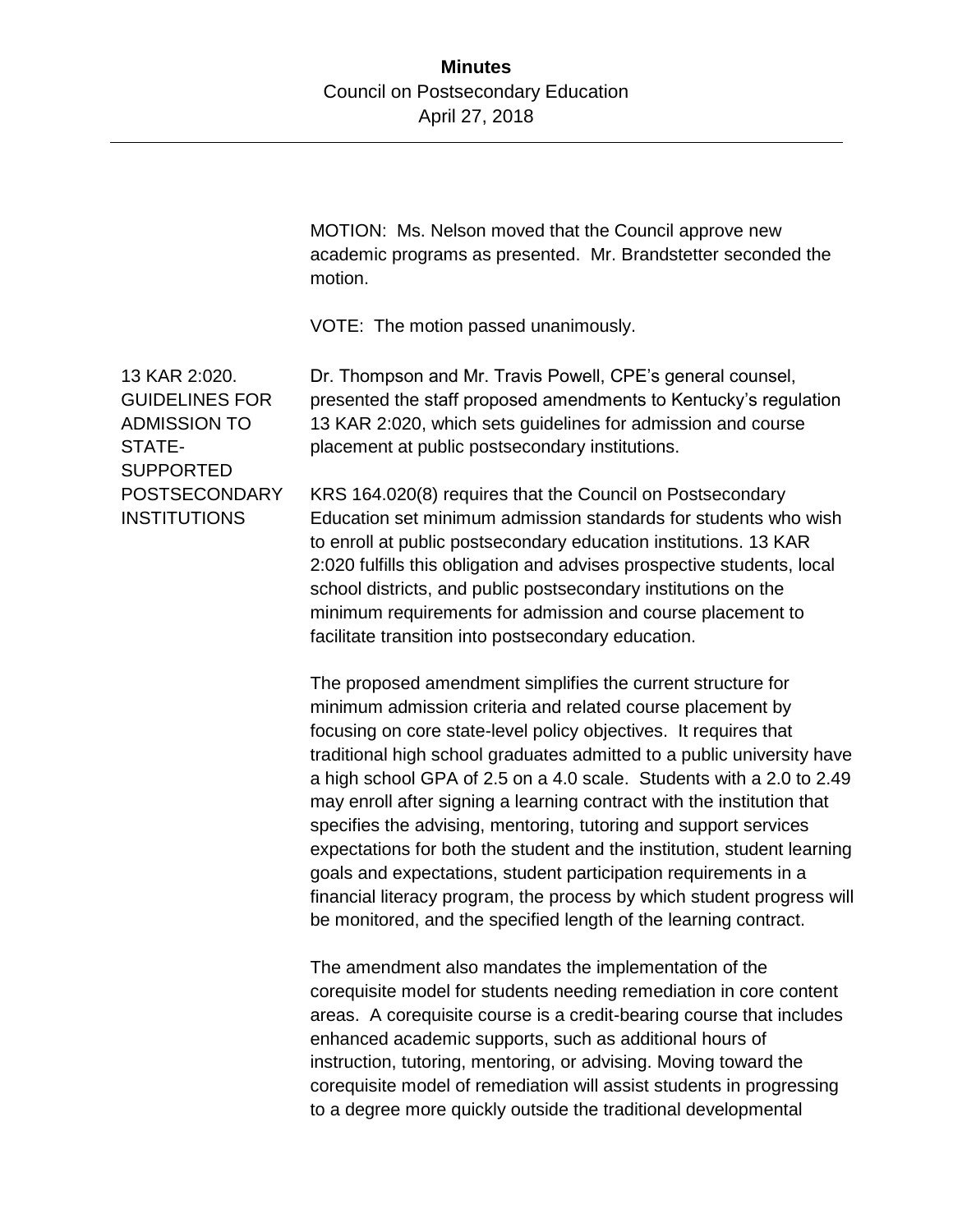model, which is often more costly and ineffective in progressing students toward degree completion.

MOTION: In order to allow the Council to examine the effects of the amendment further, Ms. Wright moved that the Council table the motion for approval until the June 22, 2018 meeting. Dr. Staat seconded the motion.

VOTE: The motion passed unanimously.

13 KAR 3:060 HIGH SCHOOL **EQUIVILANCY** DIPLOMA AWARDED FOR CREDIT HOUR COMPLETION AT **KCTCS INSTITUTIONS** 

Mr. Powell, and Ms. Jacqueline Korengel, CPE's associate vice president for Kentucky Adult Education Skills U, presented the staff recommendation that the Council approve the new administrative regulation titled 13 KAR 3:060. High school equivalency diploma awarded for credit hour completion at Kentucky Community and Technical College System institutions.

House Bill 195, enacted in the 2017 Regular Session, amended KRS 164.0064 to allow Kentucky Adult Education (KYAE) to offer multiple programs which, upon successful completion, would result in the issuance of a Commonwealth of Kentucky high school equivalency diploma. At least one of those programs was to be offered in the form of an exam aligned with the College and Career Readiness Standards for Adult Education, or any other standards adopted by the federal Office of Career, Technical, and Adult Education. This is currently fulfilled through 13 KAR 3:010 and its directive to award a high school equivalency diploma upon the attainment of the minimum passing scored on the GED® exam.

With the testing pathway already available for high school equivalency diploma, the flexibility offered under the new law provides KYAE with the opportunity to provide additional routes to receiving a high school equivalency diploma. The first such of those measures is captured in this proposed regulation, which was born out of a collaboration with KCTCS, the provider of adult education services in a majority of the counties in the state.

The proposed regulation, 13 KAR 3:060, set forth the criteria and conditions for the issuance of a Commonwealth of Kentucky high school equivalency diploma upon successful completion of three (3) credit hours from eligible courses at KCTCS institutions in four (4)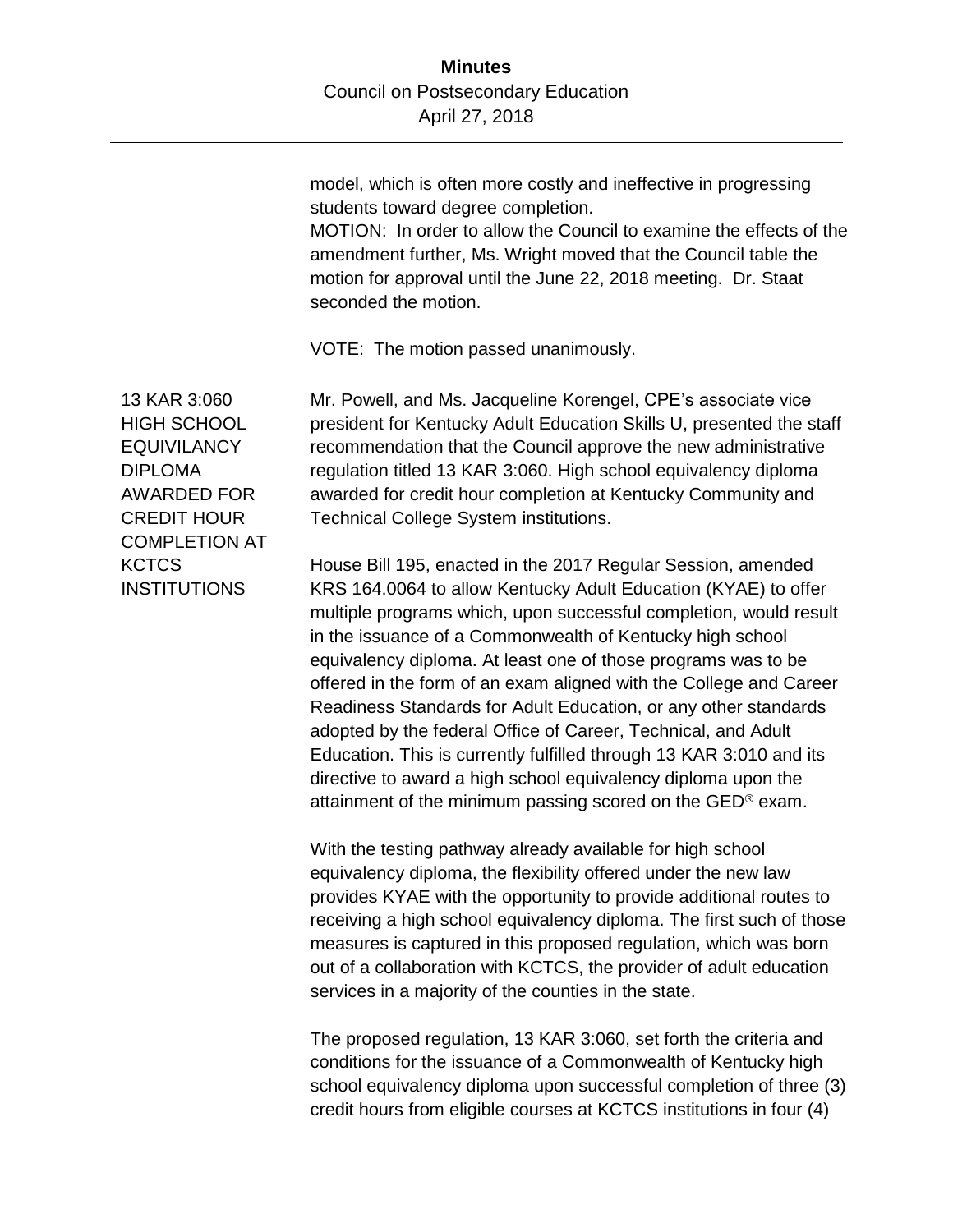academic content areas: written communication, quantitative reasoning, natural sciences, and social and behavioral sciences. The academic content areas and corresponding eligible courses align with the content areas and related competencies outlined in the College and Career Readiness Standards for Adult Education and assessed in the GED® exam.

This program would allow adults without a high school diploma to begin earning college credit while simultaneously working toward obtaining a high school diploma. It also provides an alternative for adults without a high school diploma to obtain one outside a singletest setting.

Approval by the Council would authorize staff to file the proposed administrative regulation and the General Counsel, pursuant to KRS 13A.290(4) and KRS 13A.320(1)(b), to make such changes on behalf of the Council as necessary to comply with KRS Chapter 13A and obtain adoption of the new regulation by the Administrative Regulation Review Subcommittee and the Interim Joint Committee on Education.

MOTION: Dr. Staat moved that the Council approve the new administrative regulation titled 13 KAR 3:060 as presented. Mr. Reynolds seconded the motion.

VOTE: The motion passed unanimously.

## CPE PRESIDENT'S REPORT TO THE COUNCIL

A written report from President King was provided in the agenda book. President King remarked on several topics including the 2018 Student Success Summit and work being completed to further implementation of the corequisite model in Kentucky. President King also shared a national television segment from Rob Lowe's "Success Files" that featured CPE's vice president of Kentucky Adult Education, Reecie Stagnolia. Stagnolia also serves as the chair of the National Association of the State Directors of Adult Education.

| <b>TUITION AND</b> | Dr. Payne presented the staff recommendation that the public      |
|--------------------|-------------------------------------------------------------------|
| <b>MANDATORY</b>   | institutions be allowed to submit for Council review and approval |
| FEES (CON'T)       | market competitive tuition and mandatory fee rates for graduate,  |
|                    | professional, and online courses.                                 |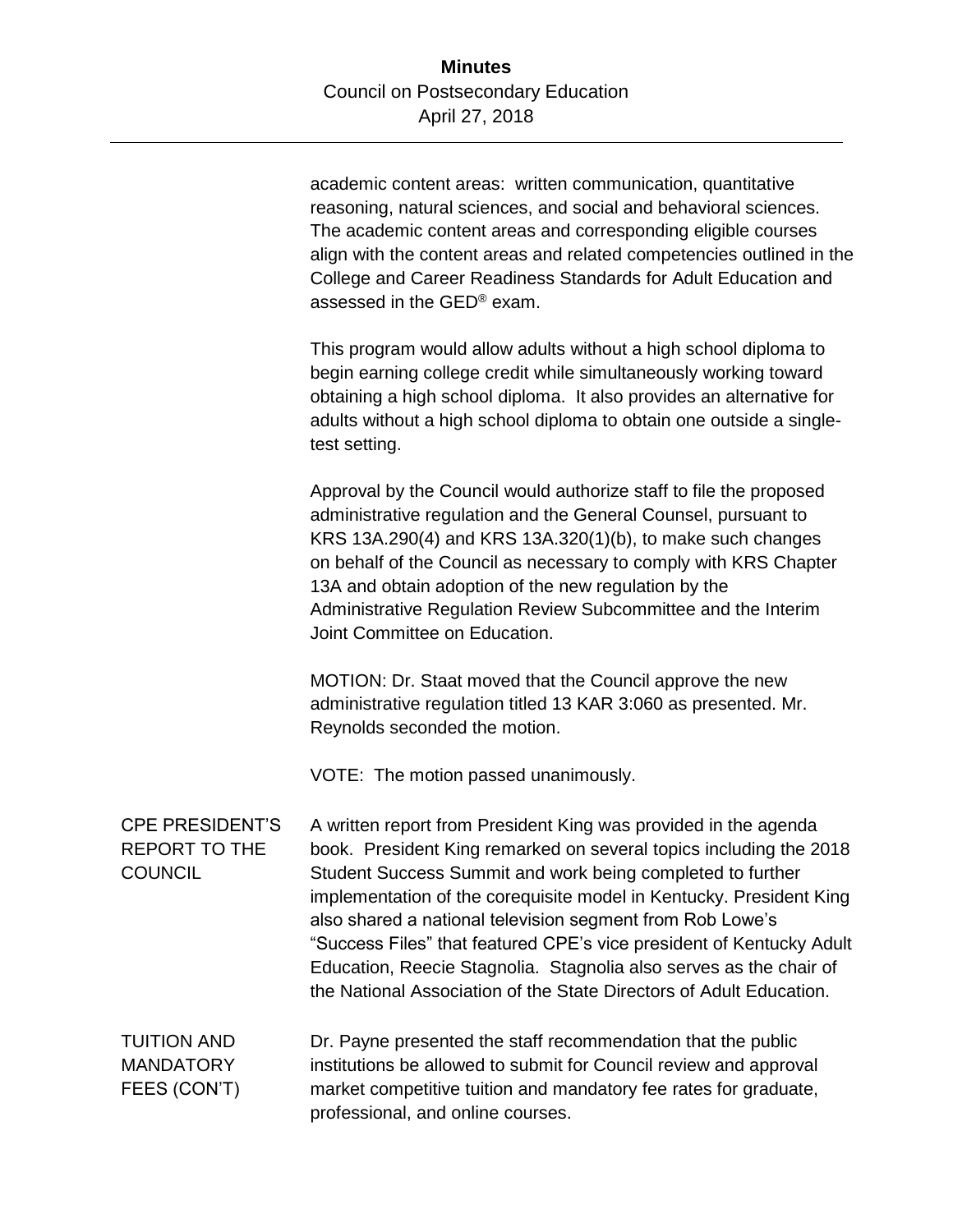MOTION: Mr. Brandstetter moved that the Council approve that public institutions be allowed to submit for Council review and approval market competitive tuition and mandatory fee rates for graduate and online courses. Dr. Staat seconded the motion. VOTE: The motion passed unanimously. 2018 LEGISLATIVE **SESSION SUMMARY** Mr. Powell briefed the Council on postsecondary-related legislation adopted during the 2018 session, and Dr. Payne and Mr. McKiernan presented the highlights of the enacted 2018-20 Budget of the Commonwealth. Written reports can be found in the agenda materials, and a more in-depth review of the 2018-19 agency budget will be provided at the June Council meeting. KCTCS ACADEMIC PROGRAMS APPROVED BY CPE Per the Academic Program Approval Policy adopted by the Council at its June 2017 meeting, and KRS 164.020(15), the Council will expedite the approval of new programs of a vocational-technicaloccupational nature by waiving the full proposal process for these types of programs. Because of the expedited approval process, no action is required by the Council. Council staff provided a list of the programs reviewed and approved between July 2017 and March 2018 in the agenda book. REPORTS FROM **INSTITUTIONS** Reports from the institutions were provided in the agenda book. **KENTUCKY COMMISSIONER** OF EDUCATION REPORT Interim KDE Commissioner Wayne Lewis provided a written report in the agenda book.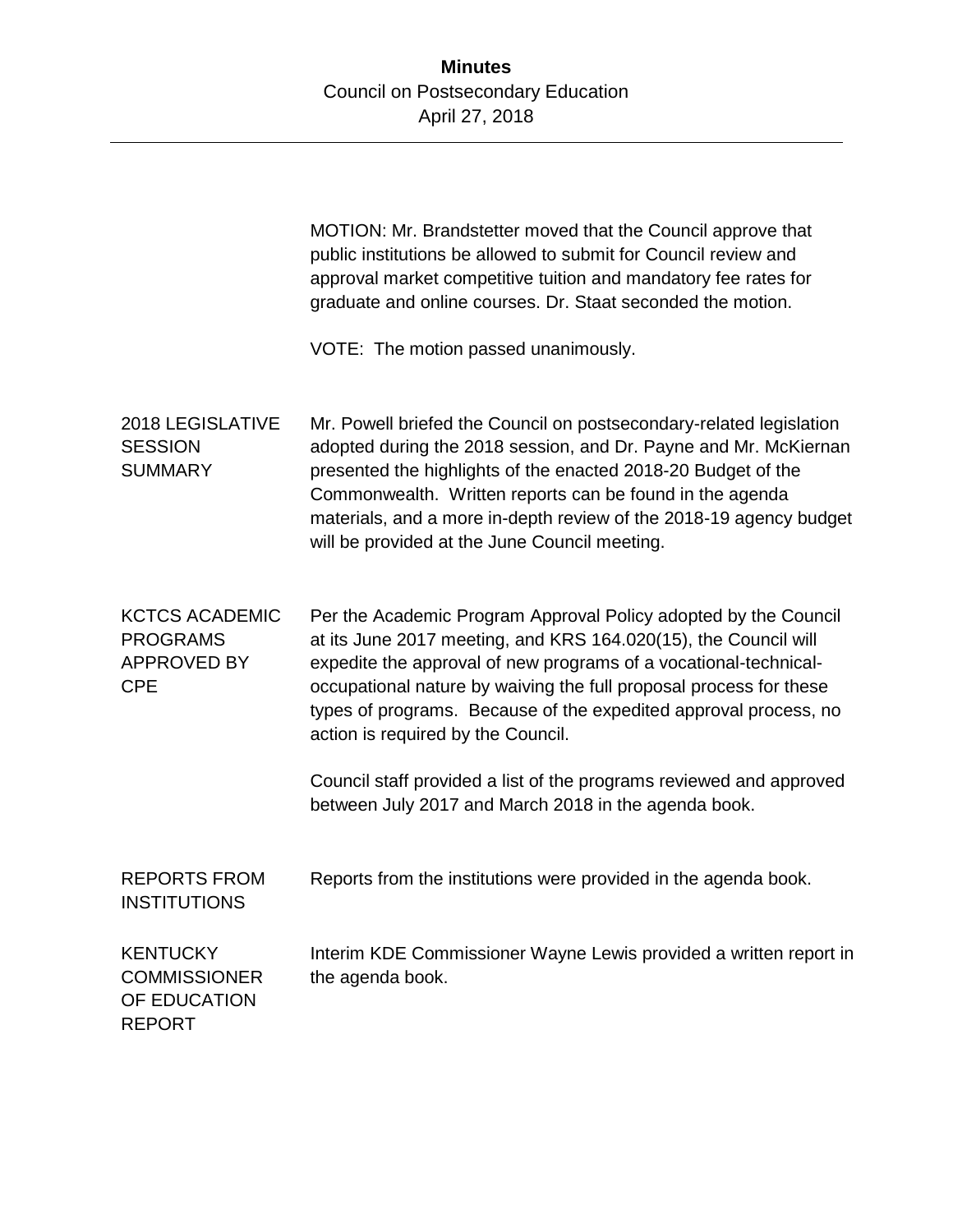| <b>COMMITTEE</b><br><b>APPOINTMENTS</b> | Chair Zimmerman made the following committee appointments:                                                                                                                                                                                                                                                                                                                                                                                                                                                                                                                                                                                          |
|-----------------------------------------|-----------------------------------------------------------------------------------------------------------------------------------------------------------------------------------------------------------------------------------------------------------------------------------------------------------------------------------------------------------------------------------------------------------------------------------------------------------------------------------------------------------------------------------------------------------------------------------------------------------------------------------------------------|
|                                         | 2018 Executive Committee, which reviews all agency budget and<br>personnel matters, including an annual audit of the agency,<br>evaluating the president, and performing other activities assigned by<br>the Council.<br>Sherrill Zimmerman (chair)<br>$\bullet$<br>Ben Brandstetter (vice chair)<br>٠<br>Ms. Donna Moore<br>$\bullet$<br>Ms. Kristi Nelson<br>Mr. Lucas Mentzer                                                                                                                                                                                                                                                                    |
|                                         | <b>CPE Presidential Search Committee, which will oversee the search</b><br>process of a president for the Council on Postsecondary Education<br>with duties including, but not limited to, identifying and evaluating<br>candidates and making a final recommendation to the full board for<br>approval.<br>Mr. Ron Beal (chair)<br>$\bullet$<br>Mr. Ben Brandstetter<br>$\bullet$<br>Dr. Robert Staat<br>$\bullet$<br>Ms. Kim Halbauer<br>$\bullet$<br>Ms. Donna Moore<br>$\bullet$<br>Mr. Shawn Reynolds<br>$\bullet$<br>Dr. Michael Benson (representing Council of Presidents)<br>$\bullet$<br>Ms. Sherrill Zimmerman (ex-officio)<br>$\bullet$ |
| <b>RESOLUTIONS</b>                      | The Council adopted resolutions honoring the following individuals<br>for their dedication and service to the Council and the<br>Commonwealth of Kentucky:                                                                                                                                                                                                                                                                                                                                                                                                                                                                                          |
|                                         | Stephen Pruitt, Commissioner of Education from 2015-2018<br>Hilma Prather, represented state universities on KET board<br>Dan Flanagan, Council on Postsecondary Education<br>Joseph Papalia, Council on Postsecondary Education                                                                                                                                                                                                                                                                                                                                                                                                                    |

The Council adopted the following resolution regarding common applications: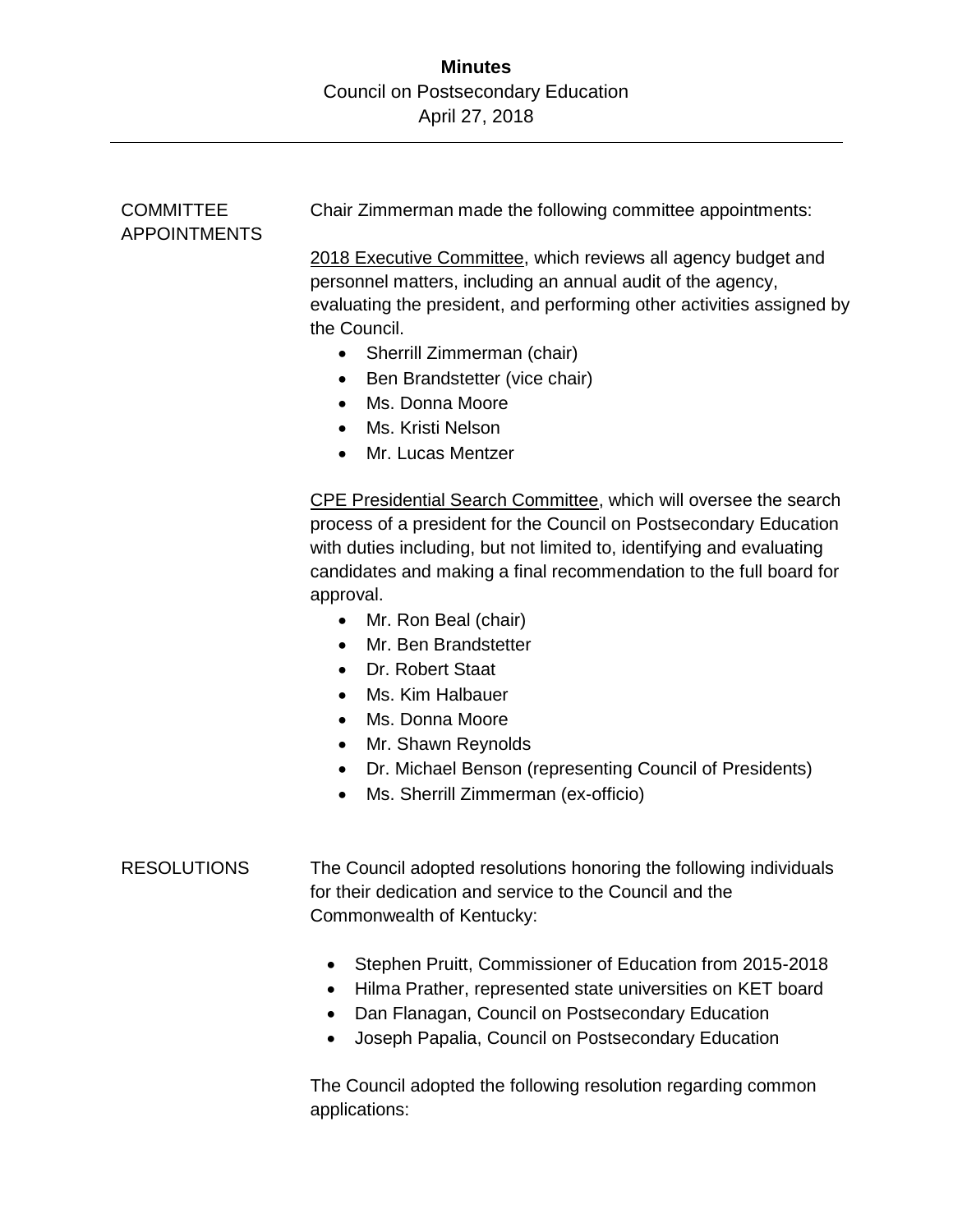WHEREAS, education beyond high school strengthens state and regional economies, ensures a stronger workforce, and improves economic opportunity for all citizens; and

WHEREAS, the percent of recent high school graduates in Kentucky who attend college or university in Kentucky has declined in recent years; and

WHEREAS, comprehensive, transparent information about colleges options in Kentucky is essential to improving access and opportunity for more students; and

WHEREAS, a collaborative approach among Kentucky's colleges in communicating information about their campuses, and facilitating the application and admissions process may encourage more recent high school graduates and returning adults to apply to college and ultimately attend;

NOW, THEREFORE, BE IT RESOLVED, that the Council on Postsecondary Education requests that CPE staff work with campus leaders to explore the feasibility of a common application to public postsecondary campuses in Kentucky and report back to the board with findings at the September 2018 meeting.

The Council also adopted the following resolution regarding a College to Career Work Group:

WHEREAS, according to the Georgetown University Center on Education and Workforce, by 2020 over 55 percent of jobs in Kentucky will require a postsecondary degree or credential; and

WHEREAS, currently only 45 percent of Kentuckians have this level of education and/or training;

WHEREAS, it will take a comprehensive approach to address the challenges Kentucky faces in meeting this expectation, including ensuring high quality programs with clear learning outcomes leading to employment or further education, creating